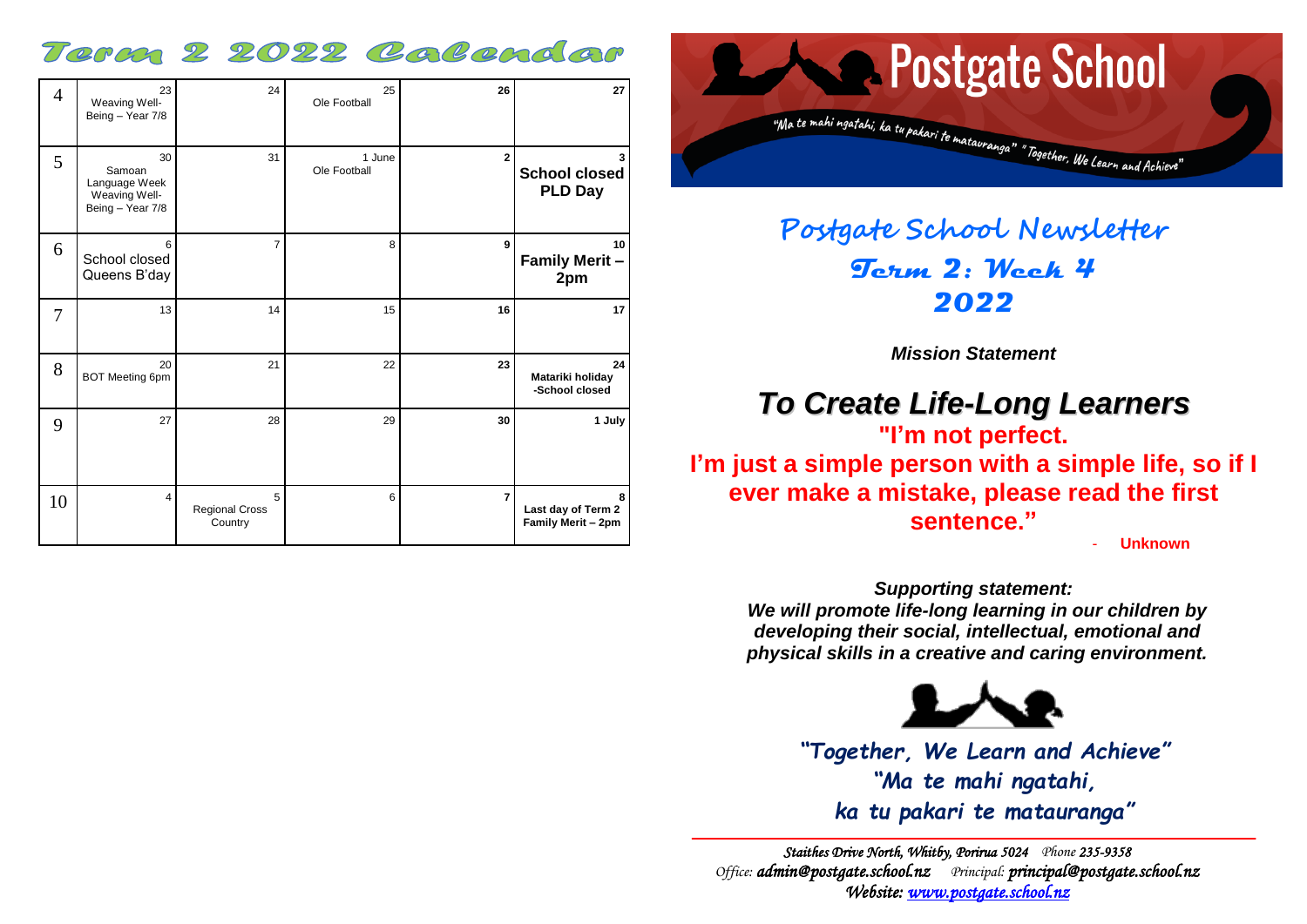#### May 23, 2022

#### **Kia ora e te whānau**

**Thank You:** With Theresa away from the office this week, a huge thank you to the many parents who are using the HERO app (your first go to) or are ringing or texting the absence line to report an absence.

**Samoan Language Week:** Next week (29 May) is Samoan Language Week. As always, we will start our week with a Flag Raising and the singing of the Samoan National Anthem first thing Monday morning.

Pre-COVID days, we were very fortunate to have parents/families share with our children their heritage and language. We want to bring this back in 2022. We are sending the "please come and share with us" message to all our Samoan community. You do not need a set time, just whenever you can, please come in.

Teachers will be learning, with the children, teaching Samoan phrases in the classroom. It would be fantastic to see Samoan Aiga's in our school sharing their culture and heritage; maybe you could come in this week and help teach the Samoan National Anthem to some classes. If that sounds like you, please contact your child's teacher or me.

Last year's theme for Samoan Language Week was: 'Poupou le lotoifale. Ola manuia le anofale which means strengthen the posts of your house, for all to thrive'.

When you're building a foundation for a fale (house) it can't have a weak foundation or posts. This is the same for the foundations of our families, schools, and churches that play an important role in strengthening Gagana Samoa (the Samoan Language) or any family. Language is important for the foundations of our overall wellbeing.

Also, if we pronounce your name, your child's name, or your family name incorrectly, please let us know. There was a great article a few years ago by Teuila Fuatai entitled "Saying Names Right is About Respecting Cultural Identity". This is for any child at our school.

**Pink Shirt Week/Day:** Thank you for your support with our Pink Shirt Week. Knowing and understanding what bullying behaviour is the key, for all parties. Special thanks to Cat Bland for organisation and planning. A photo from Friday's assembly is attached.

**Lockdown Drill:** Our children were awesome during last week's Lockdown drill. A little bit of a different experience for us all and one we hope we never have to do for real.

We will be having another drill in a couple of weeks; just for our parents/caregivers communication. A message was sent on Thursday to 273 adults; 78 responded to the post, 106 people opened the email and 89 haven't read the email according to our HERO app.

**SchoolDocs: A reminder that our policies are on SchoolDocs;** 

**postgate.schooldocs.co.nz**

#### **User name: postgate**

#### **Password: pride**

**Sports Team Code of Conduct for Players, Supporters, and Families:** Attached with this newsletter is Postgate School's Code of Conduct. It is common sense, based on respect for all and for us to show Postgate PRIDE when supporting our child's team and the opposition.

Children dropping out of sport increases when children enter college and if you have a shouty side-line parent, who could blame them; highly embarrassing for the child and their mates.

You should ask your child these three questions following their game:

- 1. What did you enjoy about your game?
- 2. What was your favourite moment?
- 3. What would you like to eat?

How we think they have gone, what we want to say, if we want to relive the game and continue to coach is irrelevant. Just enjoy your child playing sport, actually, just enjoy the moment because they soon pass. Kids play sport for their own reasons, not ours.

https://balanceisbetter.org.nz/5-golden-rules-for-sideline-

supporters/?utm\_source=Balance+is+Better&utm\_campaign=8d2fca4dad- &utm\_medium=email&utm\_term=0\_e66cbce632-8d2fca4dad-408421877

**COVID update:** As of early this morning, we have 6 students (that we know of) either with COVID or isolating because of COVID. Thank you for letting us know as this helps us monitor the situation at school.

We have a large number of students and staff away today with coughs, colds and the flu. Thank you for taking the sensible approach and keeping children who are unwell at home. We expected this to hit around June, so not far off with our planning.

Today we have 72 students absent from school and 8 staff.

#### **Term Dates 2022**

**Term 2** Monday 2 May to Friday July 8

 **(Queen's Birthday Monday June 6 - Public Holiday)**